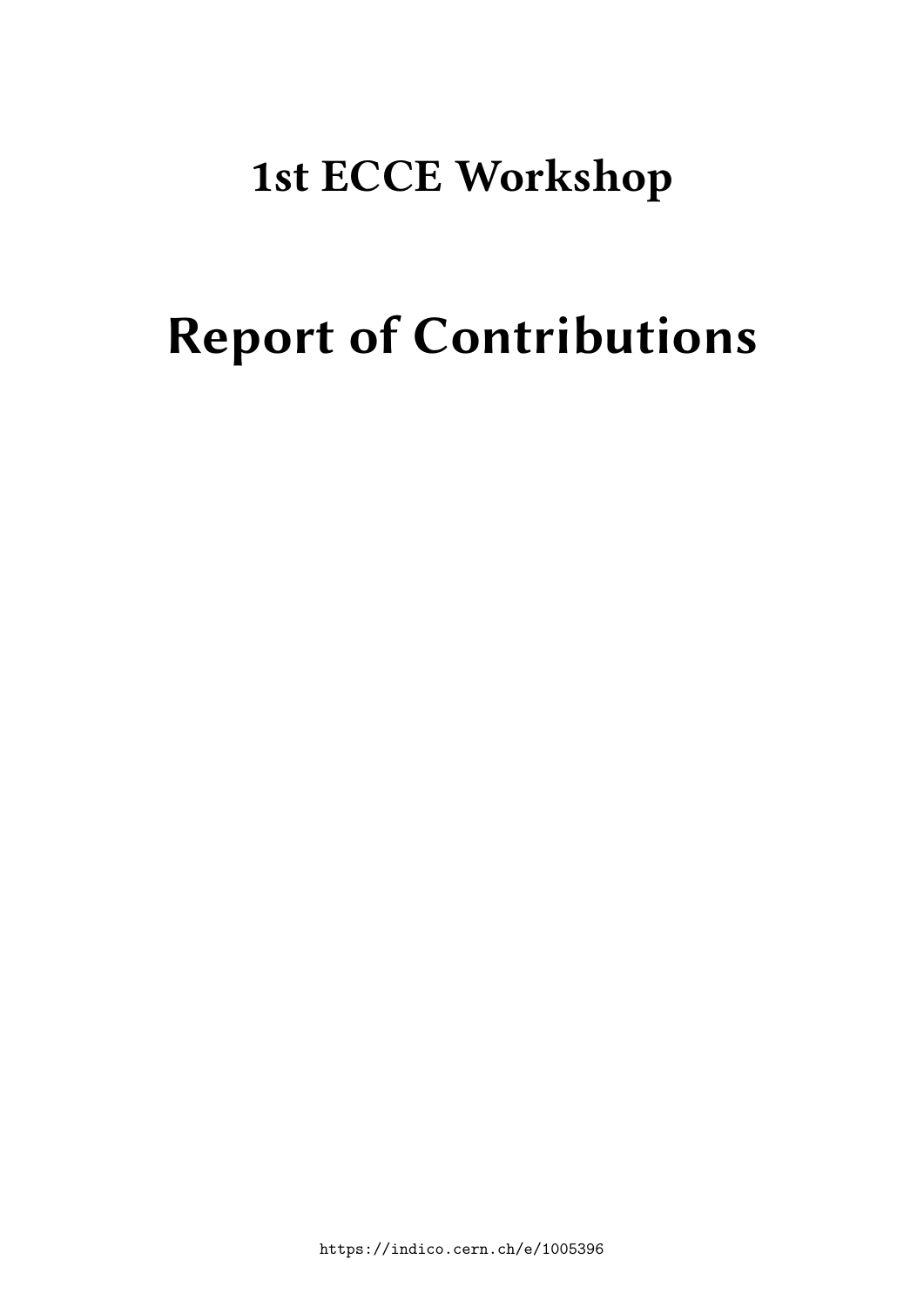Contribution ID: 1 Type: **not specified** 

#### **Introduction: What is ECCE? (15+5)**

*Thursday, February 11, 2021 9:00 AM (20 minutes)*

**Presenter:** LAJOIE, John (Iowa State University)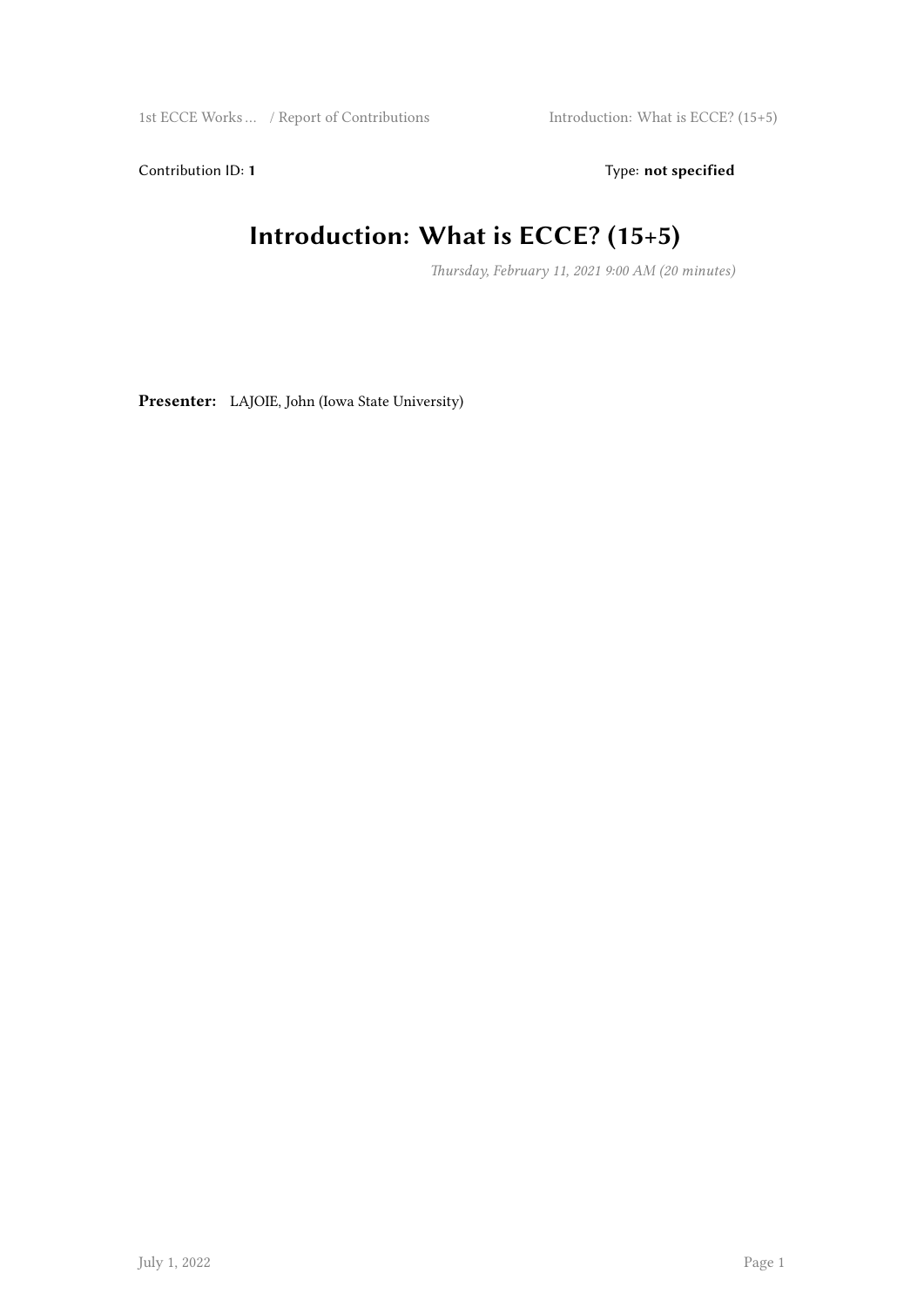Contribution ID: 2 Type: **not specified** 

#### **EIC Physics and the Yellow Report (25+5)**

*Thursday, February 11, 2021 9:20 AM (30 minutes)*

**Presenter:** HEN, Or (Massachusetts Institute of Technology)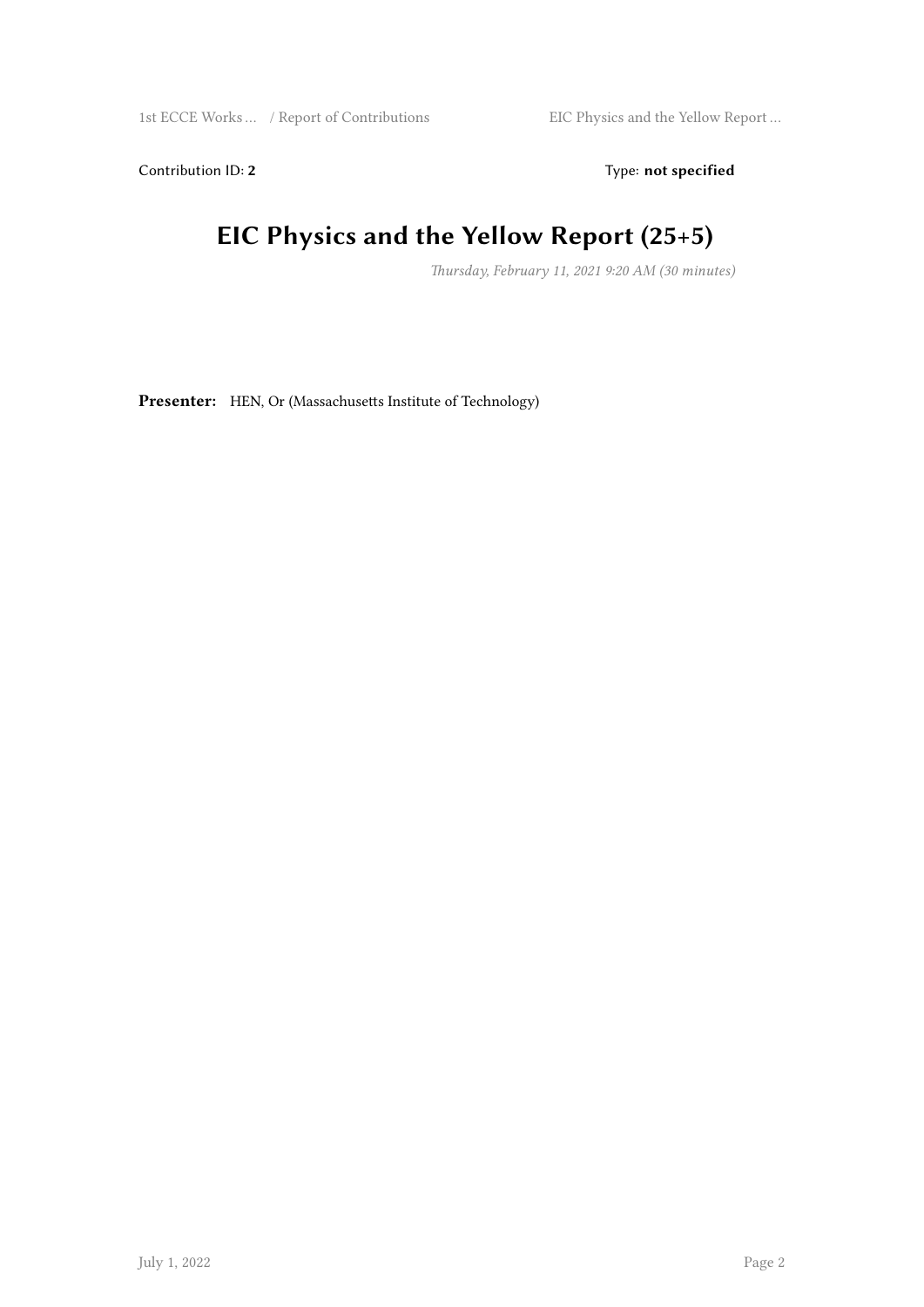Contribution ID: 3 Type: **not specified** 

#### **EIC Detector Requirements (25+5)**

*Thursday, February 11, 2021 9:50 AM (30 minutes)*

**Presenter:** HORN, Tanja (Catholic University of America)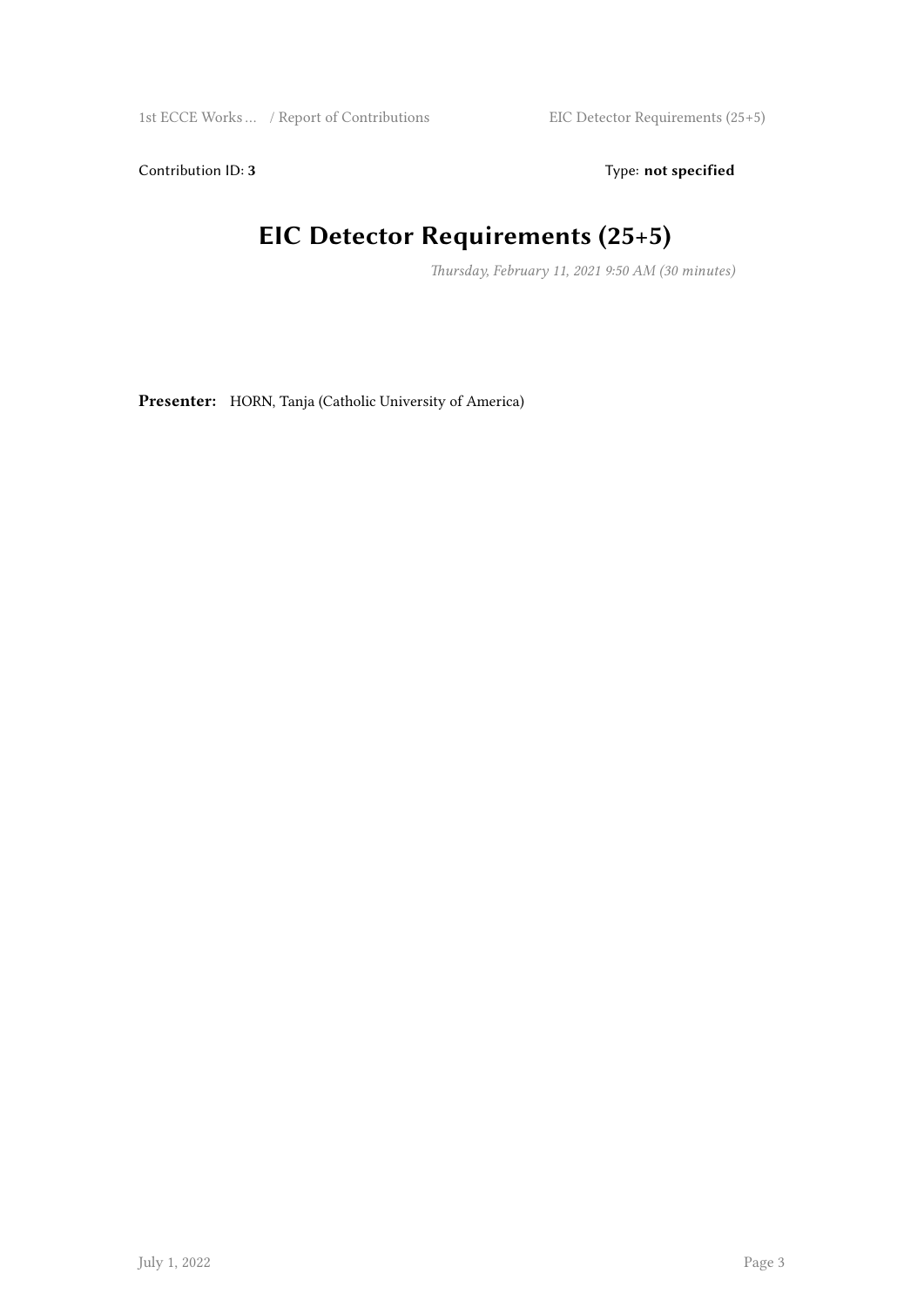Contribution ID: 4 Type: **not specified** 

#### **EIC Detector w/BaBar Solenoid 2018 Study (25+5)**

*Thursday, February 11, 2021 10:20 AM (30 minutes)*

**Presenter:** Prof. AIDALA, Christine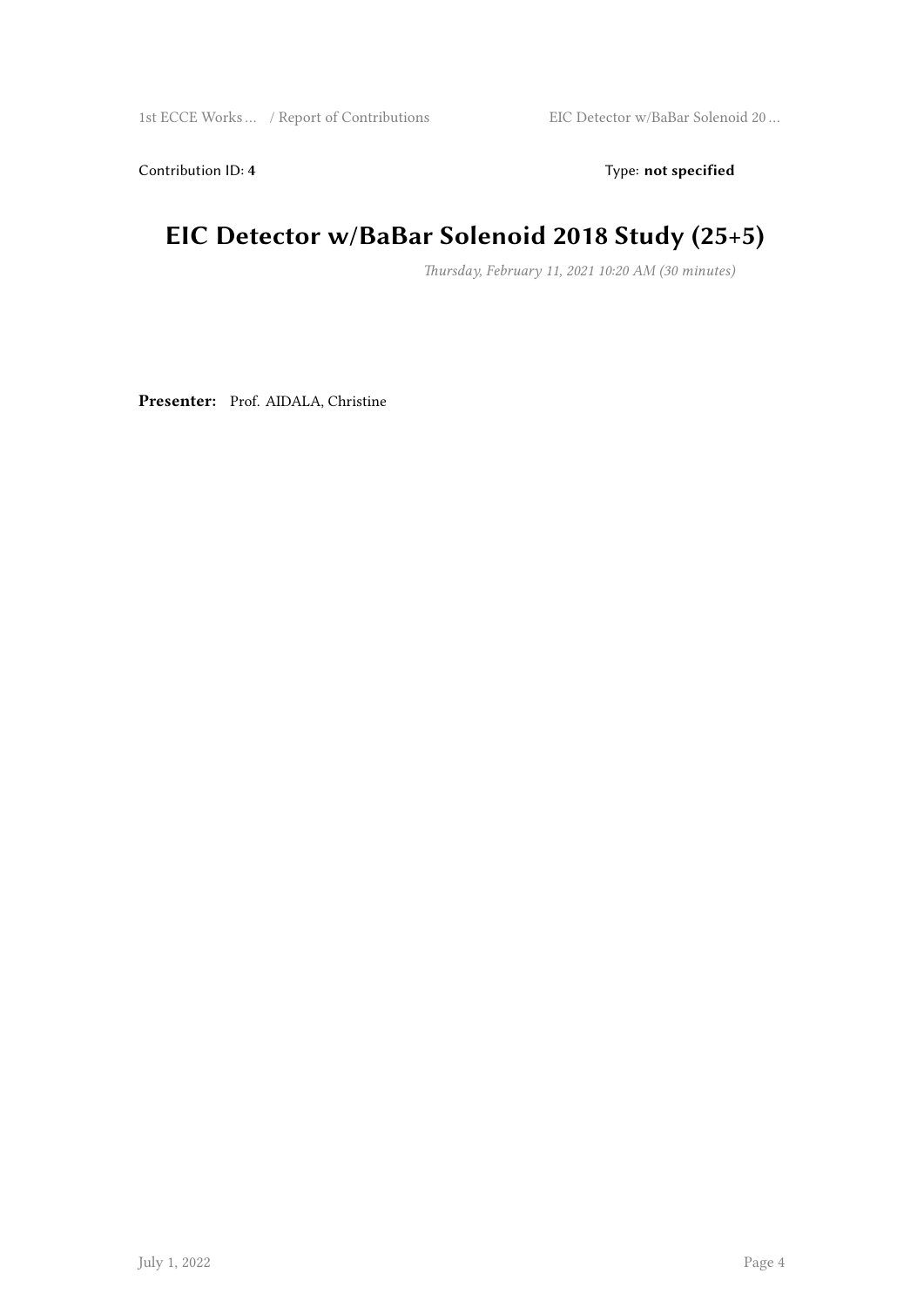Contribution ID: 5 Type: not specified

#### **EIC Interaction Region Requirements and Constraints (25+5)**

*Thursday, February 11, 2021 12:00 PM (30 minutes)*

**Presenter:** WITTE, Holger (Brookhaven National Laboratory)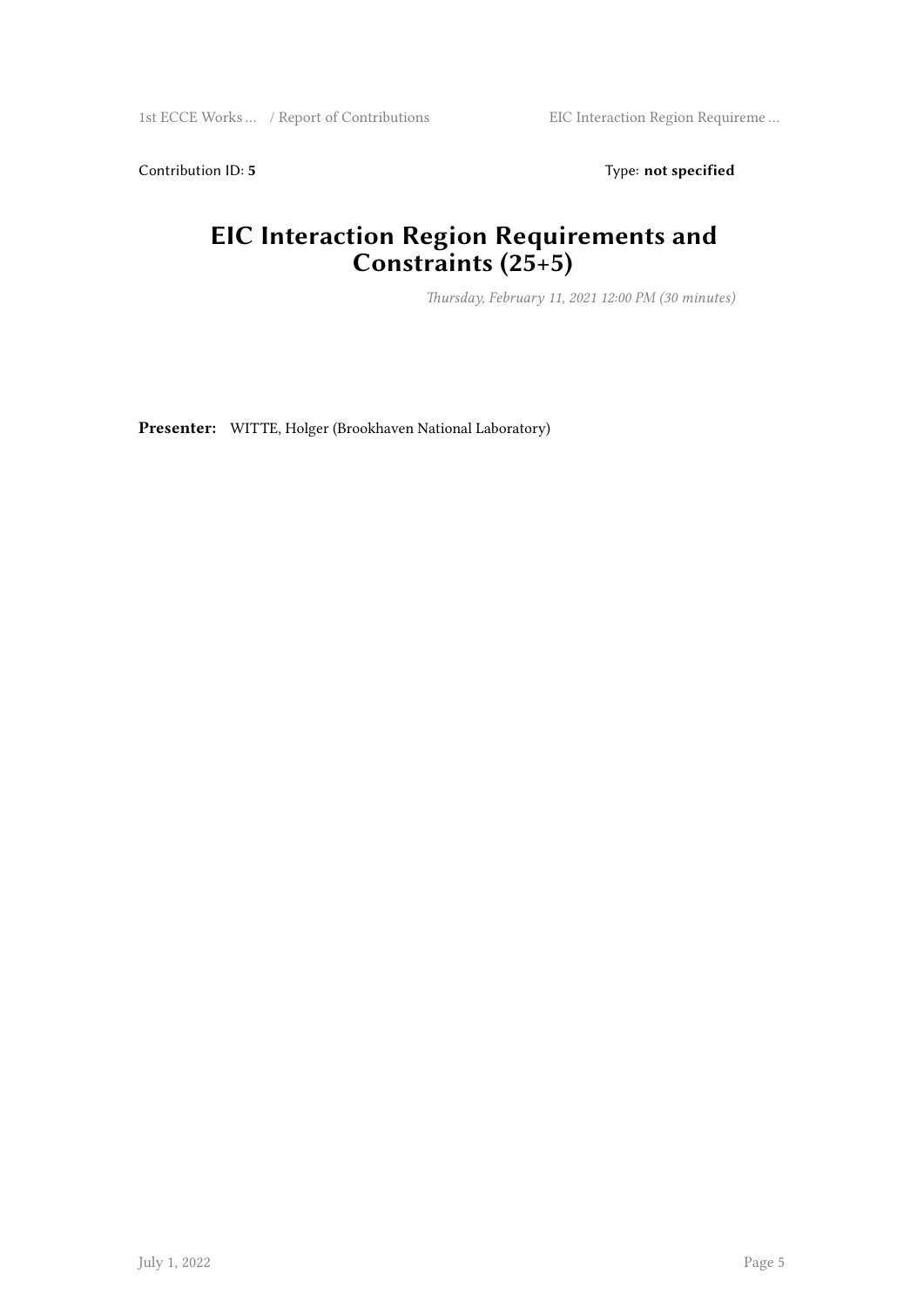Contribution ID: 6 Type: not specified

#### **EIC Project Q&A/Discussion (60)**

*Thursday, February 11, 2021 11:00 AM (1 hour)*

Moderator: Richard Milner

**Presenters:** YECK, James; ENT, Rolf (Jefferson Lab); ASCHENAUER, elke-caroline (BNL)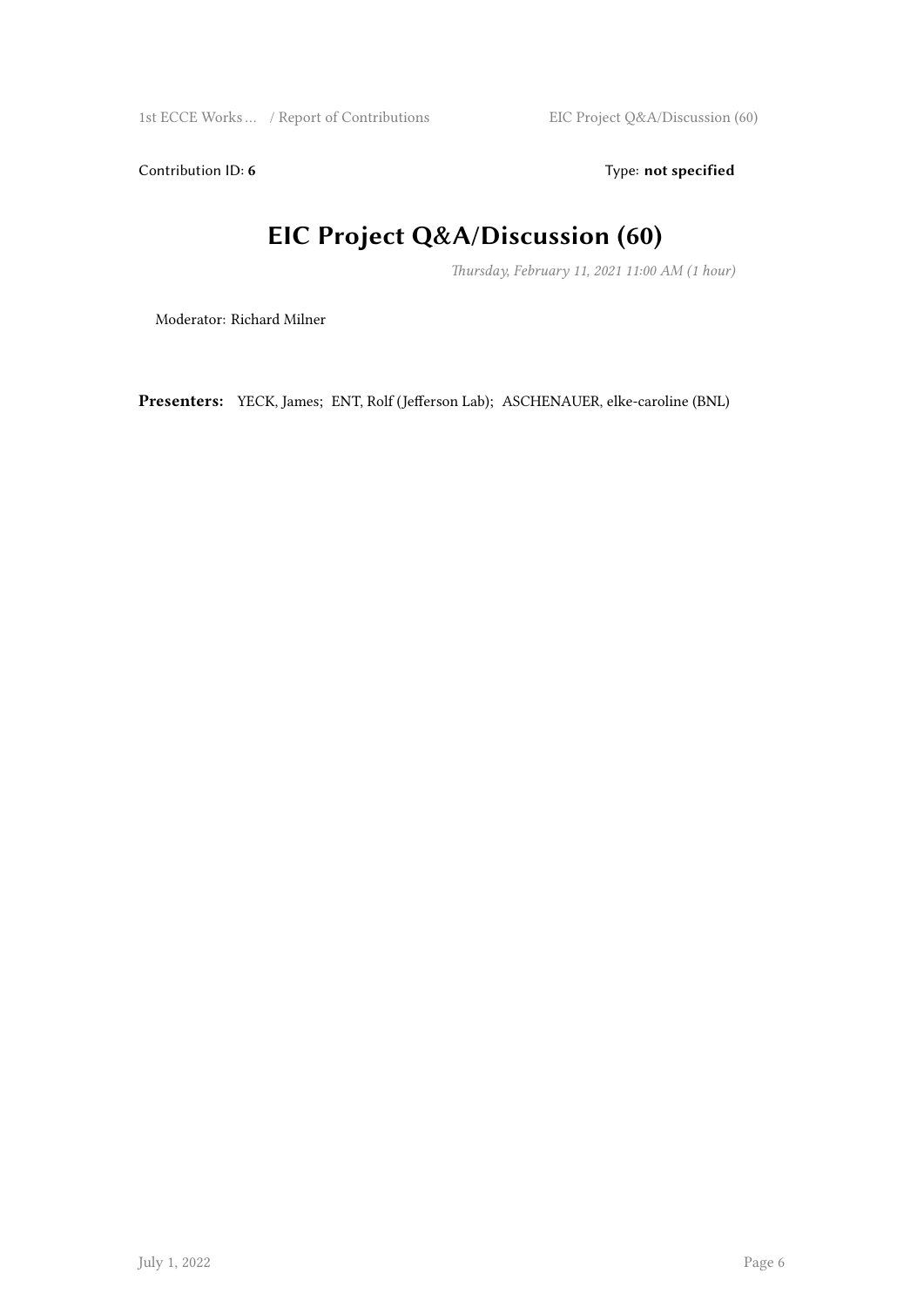Contribution ID: 7 Type: **not specified** 

## **How Large Projects Happen (25+5)**

*Thursday, February 11, 2021 12:30 PM (30 minutes)*

**Presenter:** YOUNG, Glenn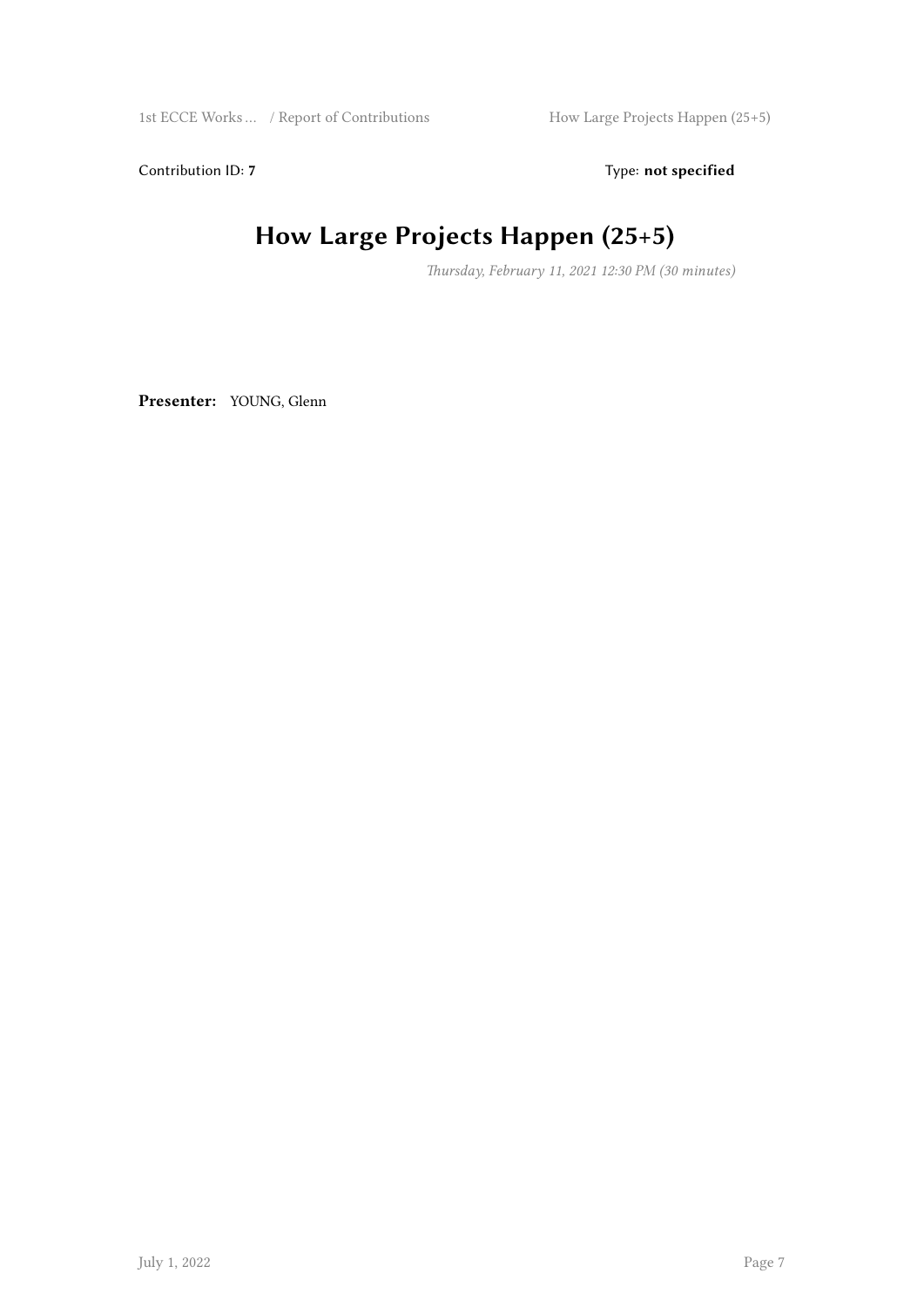Contribution ID: 8 Type: **not specified** 

## **Tracking (20+5)**

*Thursday, February 11, 2021 1:30 PM (25 minutes)*

**Presenter:** FURLETOVA, Yulia (Jefferson Lab)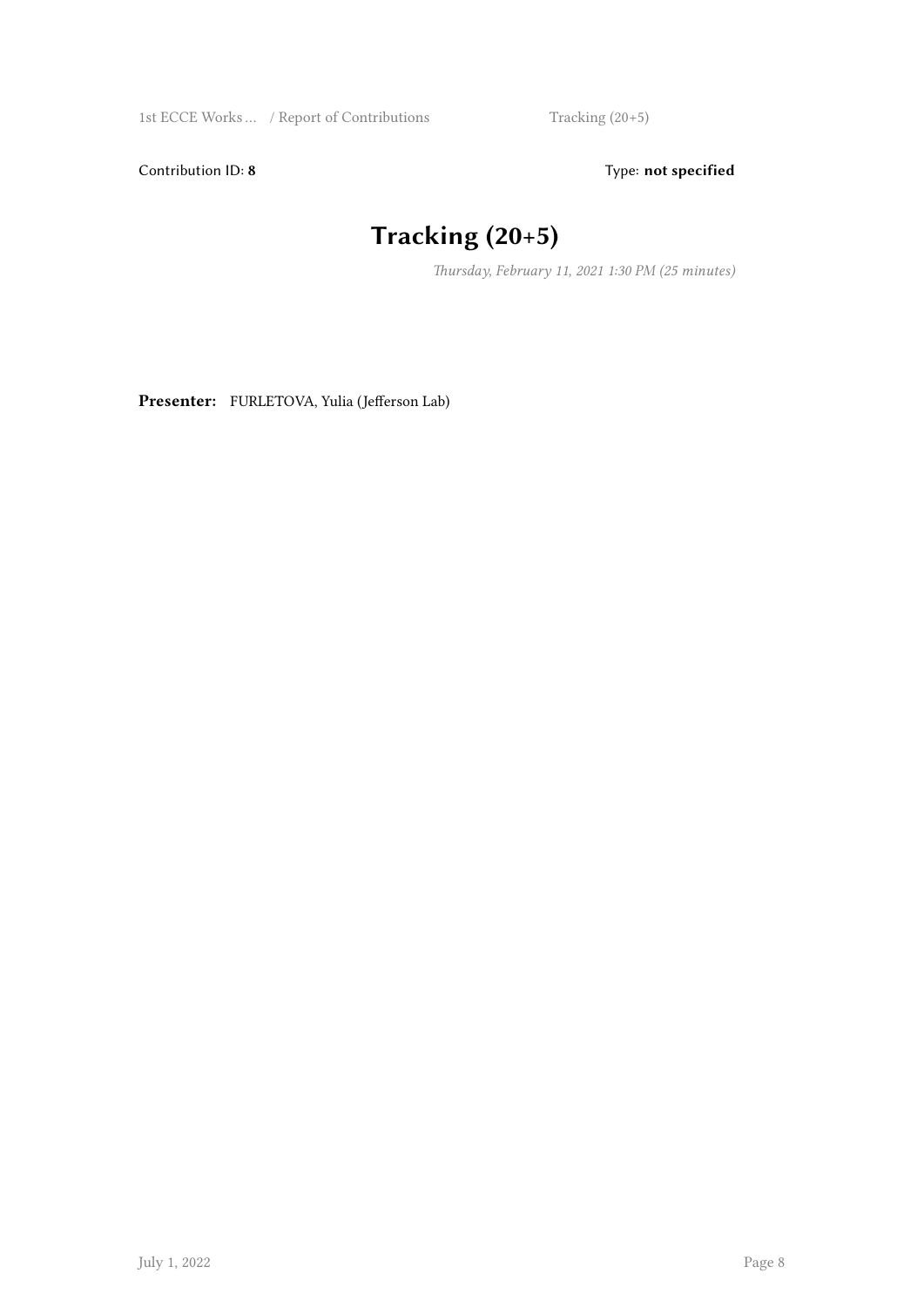Contribution ID: 9 Type: **not specified** 

#### **Particle ID (20+5)**

*Thursday, February 11, 2021 1:55 PM (25 minutes)*

**Presenter:** HEMMICK, Thomas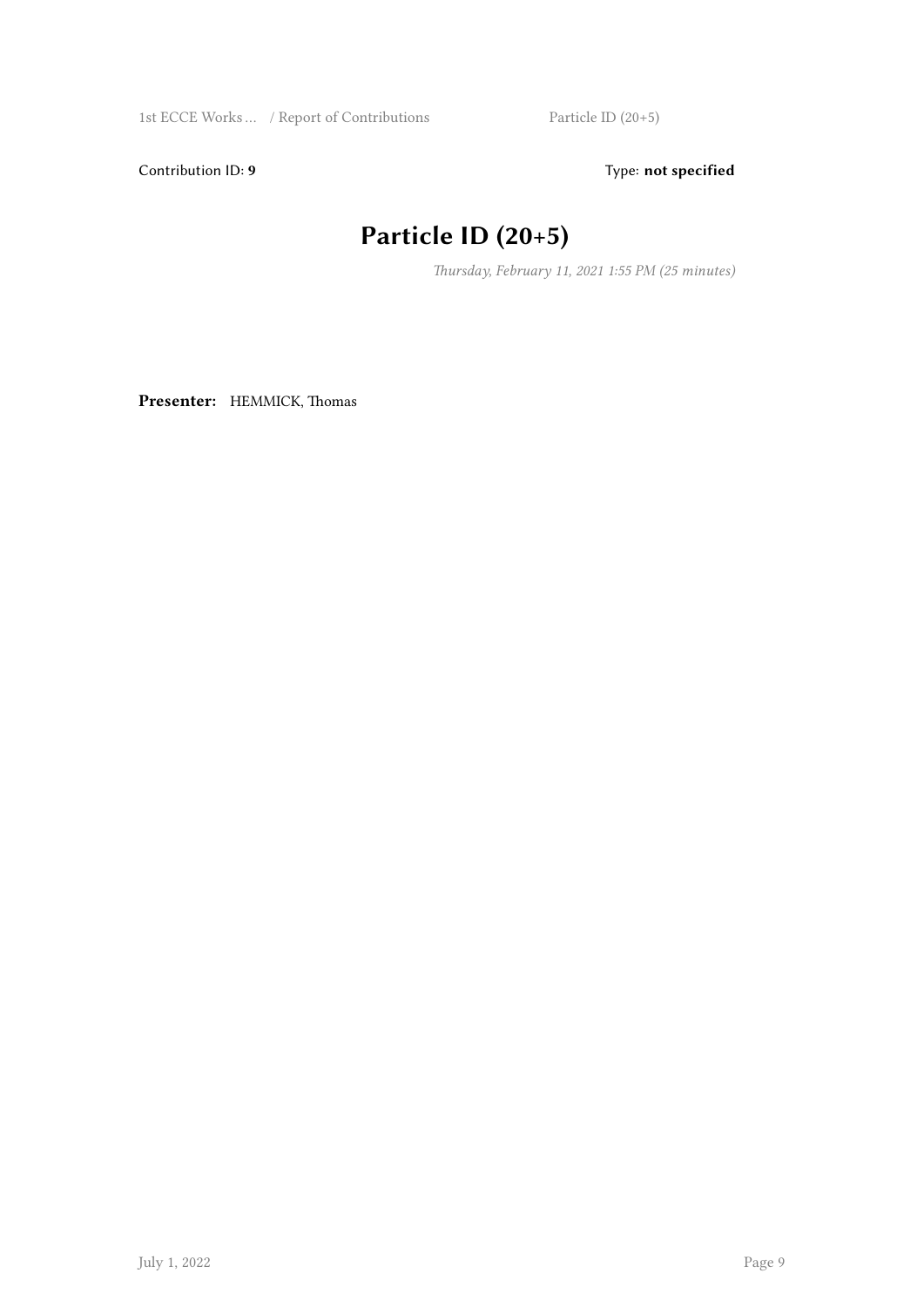Contribution ID: 10 **Type:** not specified

#### **Calorimetry (20+5)**

*Thursday, February 11, 2021 2:20 PM (25 minutes)*

**Presenter:** BAZILEVSKY, Alexander (Brookhaven National Laboratory)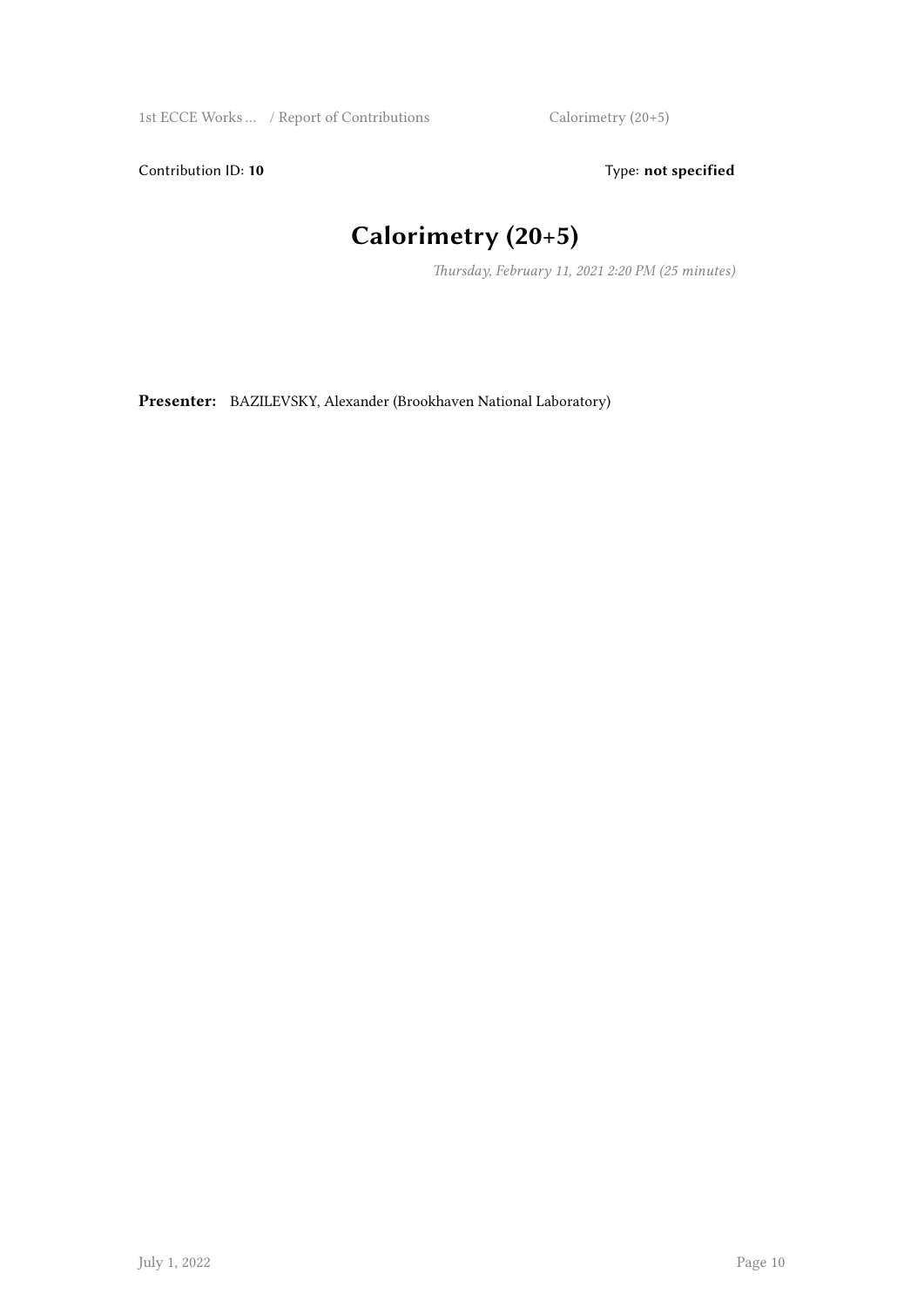Contribution ID: 11 Type: **not specified** 

#### **Far Forward Detectors (20+5)**

*Thursday, February 11, 2021 2:45 PM (25 minutes)*

**Presenter:** Dr JENTSCH, Alexander (Brookhaven National Laboratory, EIC, STAR)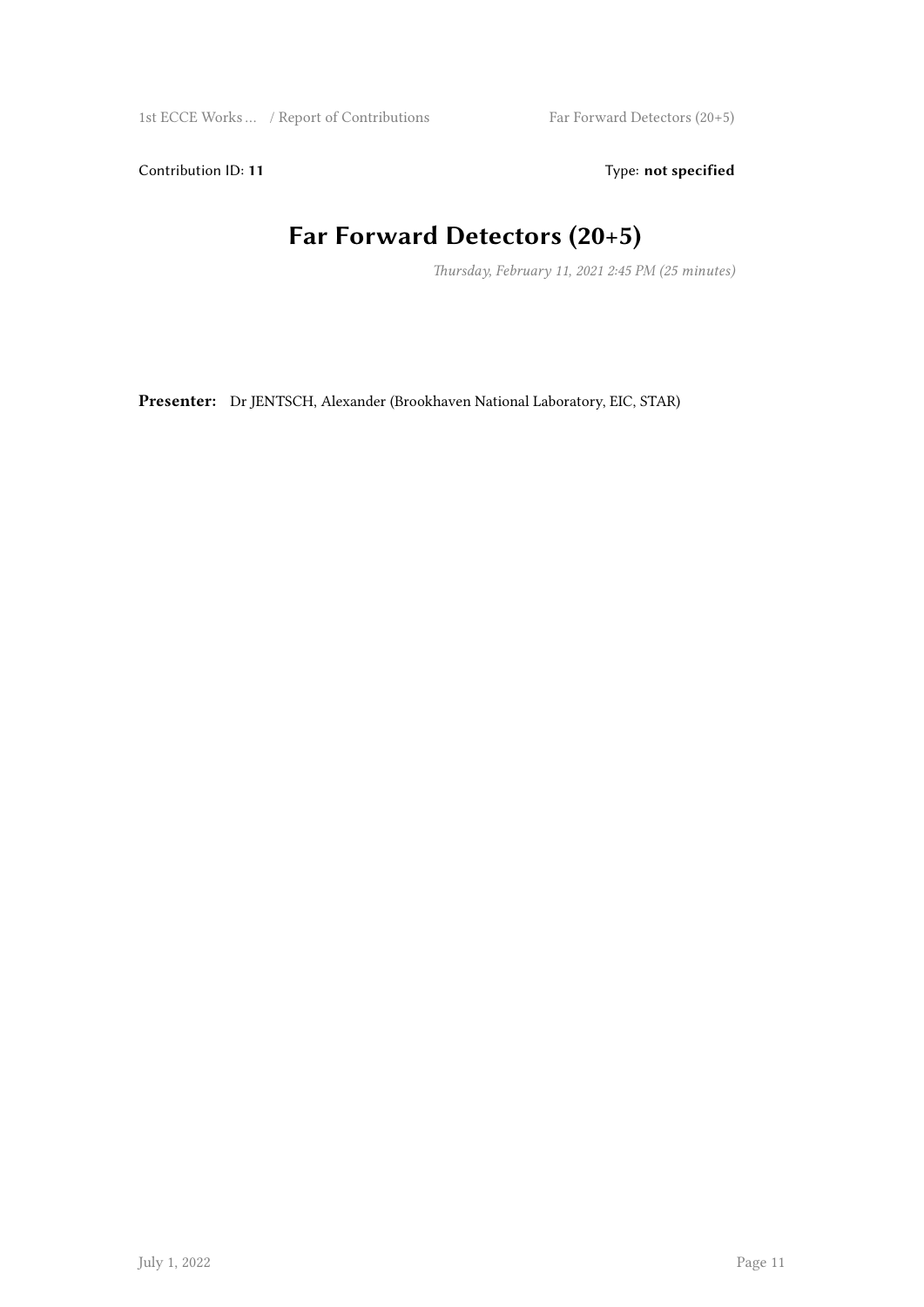Contribution ID: 12 Type: **not specified** 

#### **Far Backward Detectors (20+5)**

*Thursday, February 11, 2021 3:10 PM (25 minutes)*

**Presenter:** SCHMOOKLER, Barak (Stony Brook University)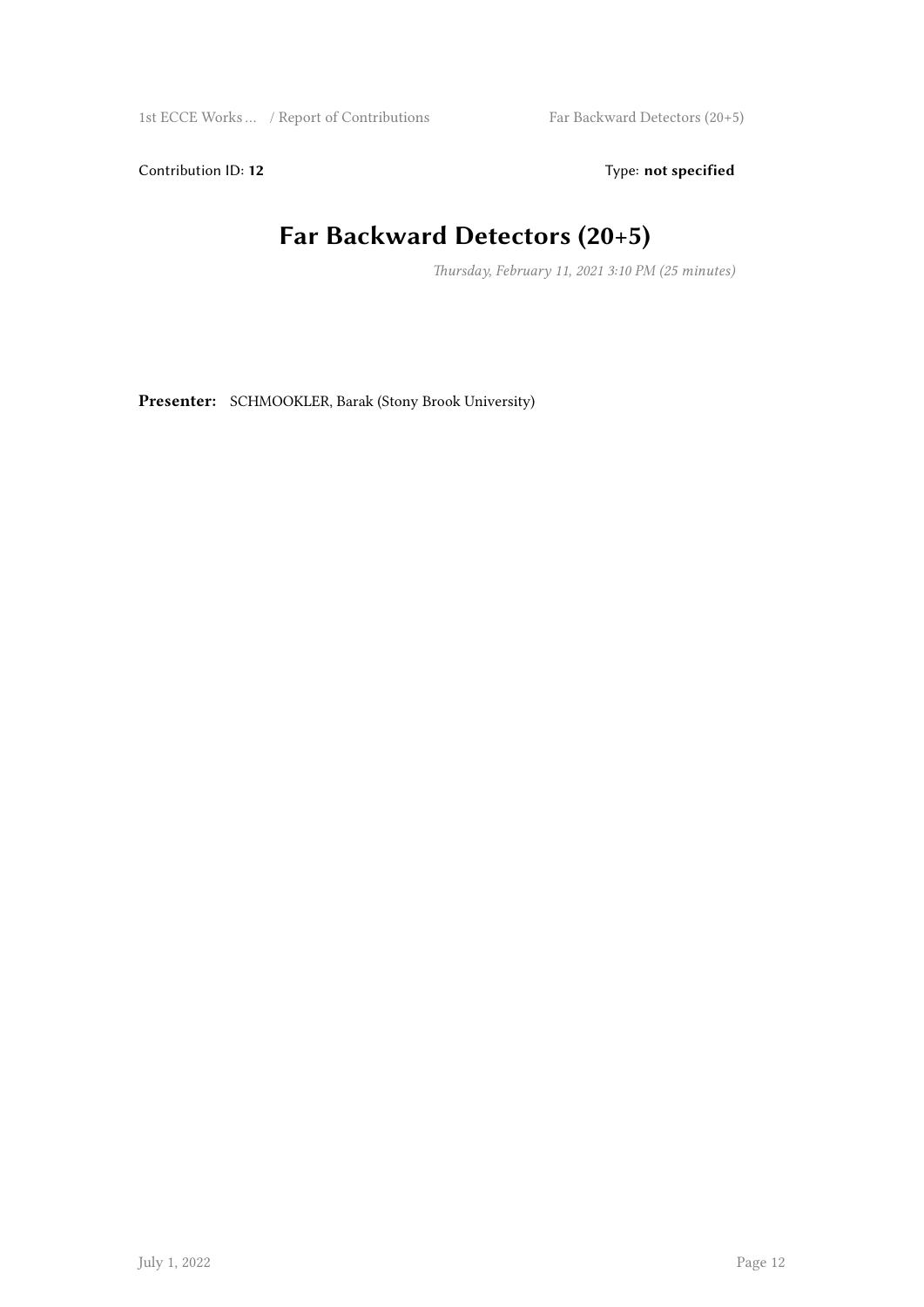Contribution ID: 13 Type: **not specified** 

#### **Contributed Talks**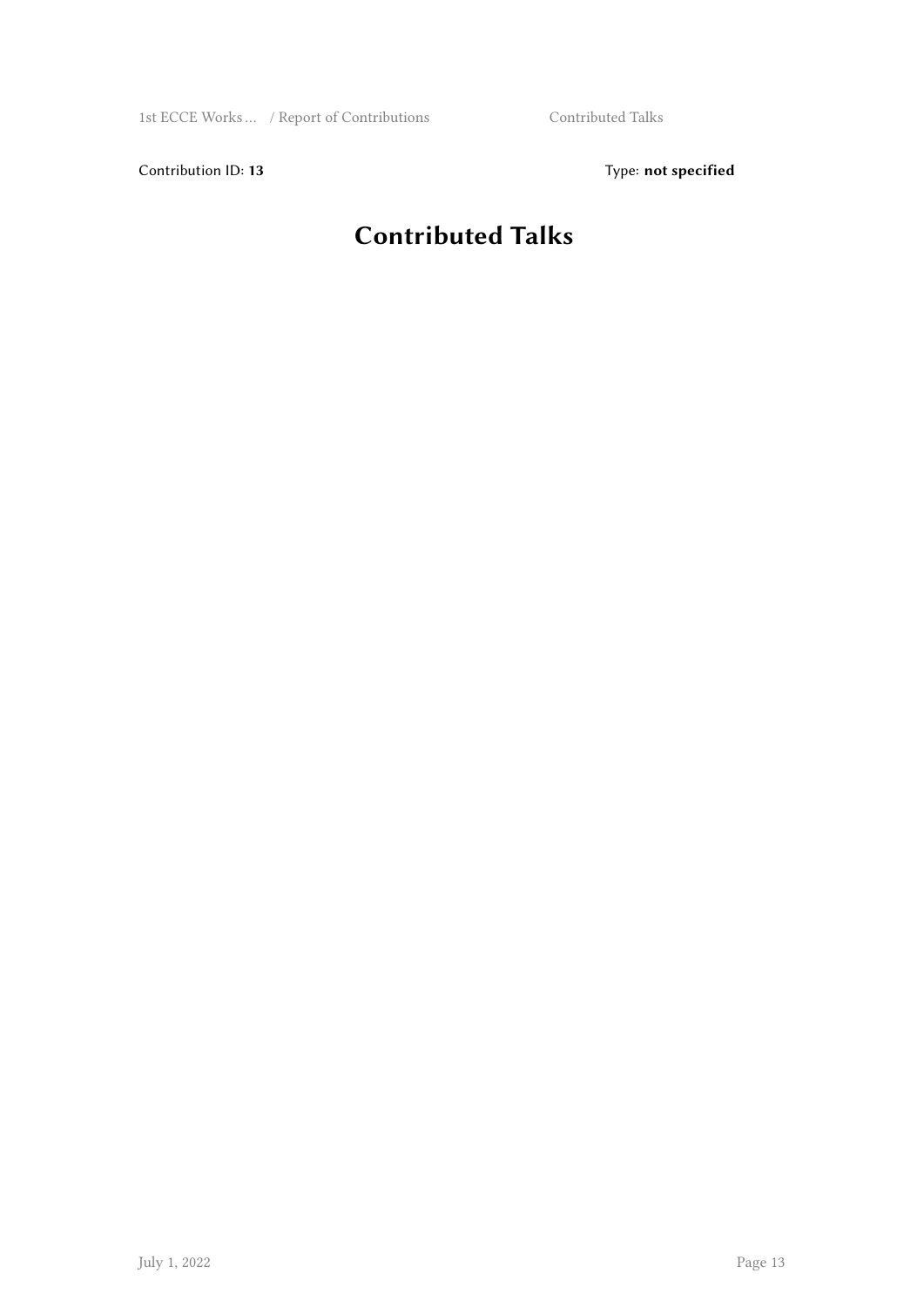Contribution ID: 14 Type: **not specified** 

#### **Closeout and Next Steps (20+5)**

*Thursday, February 11, 2021 5:00 PM (25 minutes)*

**Presenter:** MILNER, Richard (MIT)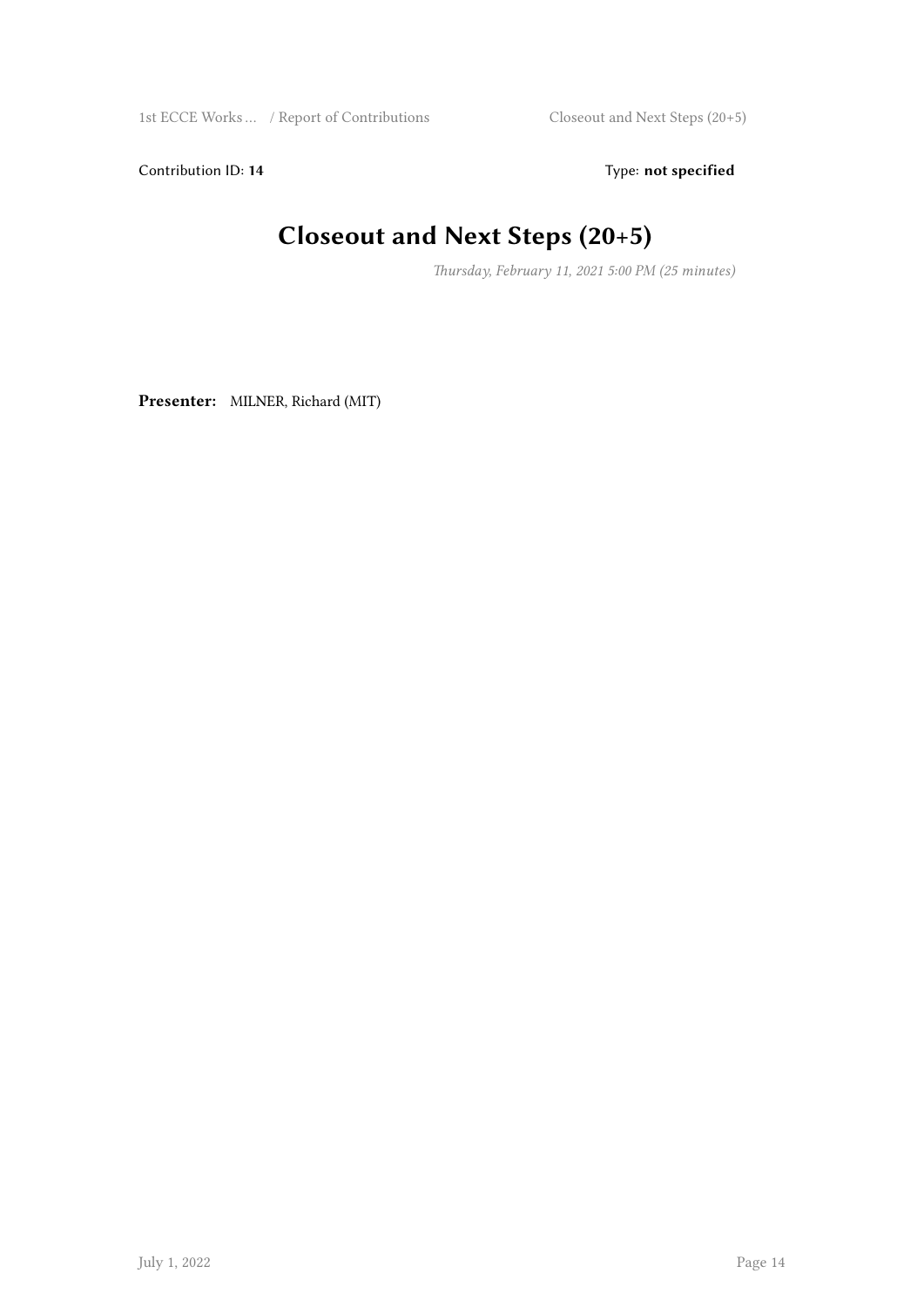Contribution ID: 15 Type: **not specified** 

#### **The CORE Proposal (10)**

*Thursday, February 11, 2021 4:10 PM (10 minutes)*

**Presenters:** HYDE, Charles (Old Dominion University); Dr NADEL-TURONSKI, Pawel (Stony Brook University)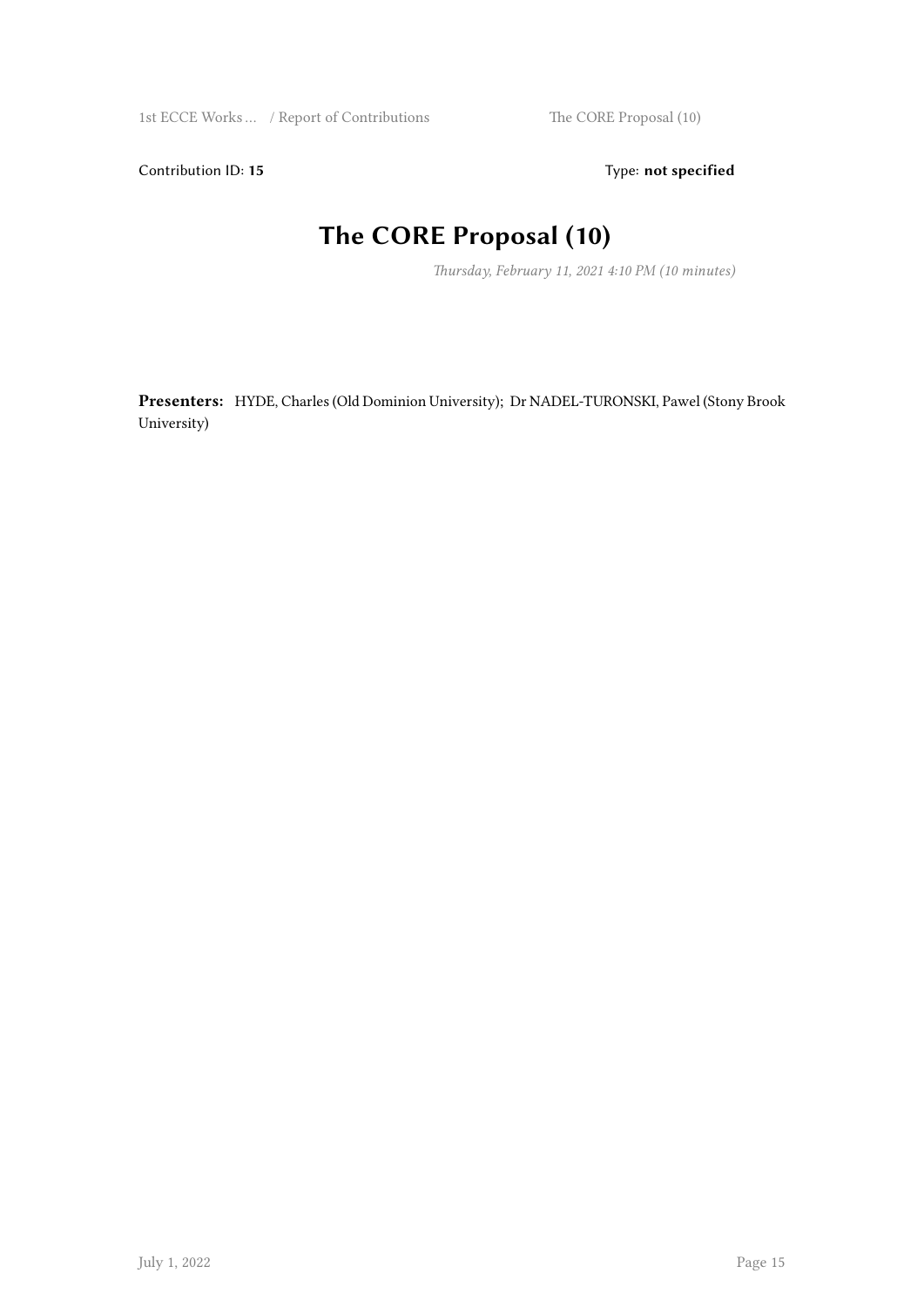Contribution ID: 16 Type: **not specified** 

#### **4π Silicon Hybrid Detector with Charged Particle Identification and Highest Position Resolution for an Experiment at EIC (10)**

*Thursday, February 11, 2021 4:20 PM (10 minutes)*

**Presenter:** NOUICER, Rachid (BNL)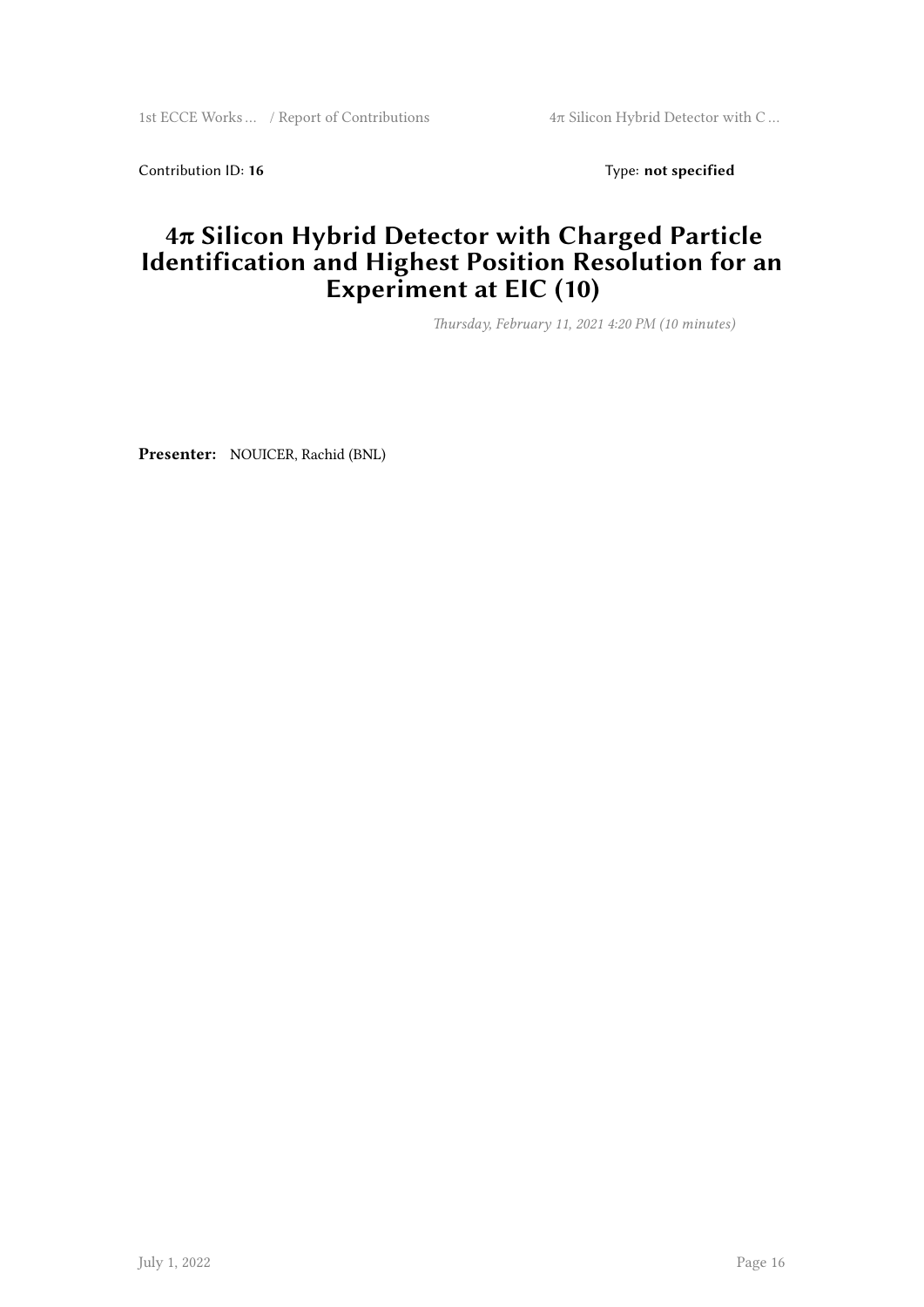Contribution ID: 17 Type: **not specified** 

#### **Studies of Forward Calorimetry in ECCE (10)**

*Thursday, February 11, 2021 3:50 PM (10 minutes)*

**Presenter:** SCHMIDT, Nicolas (ORNL)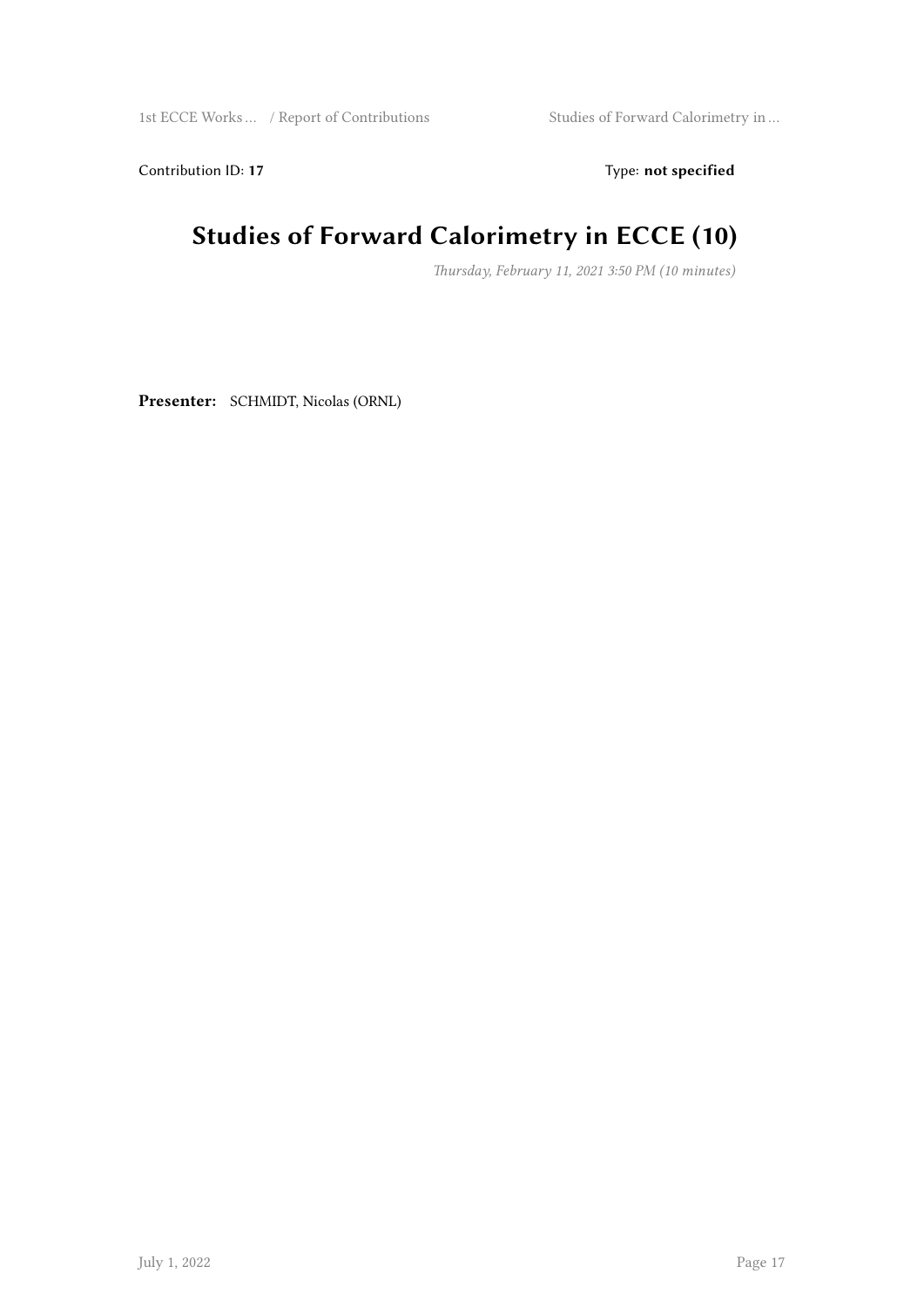Contribution ID: 18 Type: not specified

#### **All-Si Tracker (10)**

*Thursday, February 11, 2021 4:30 PM (10 minutes)*

**Presenter:** CRUZ TORRES, Reynier (Lawrence Berkeley National Lab. (US))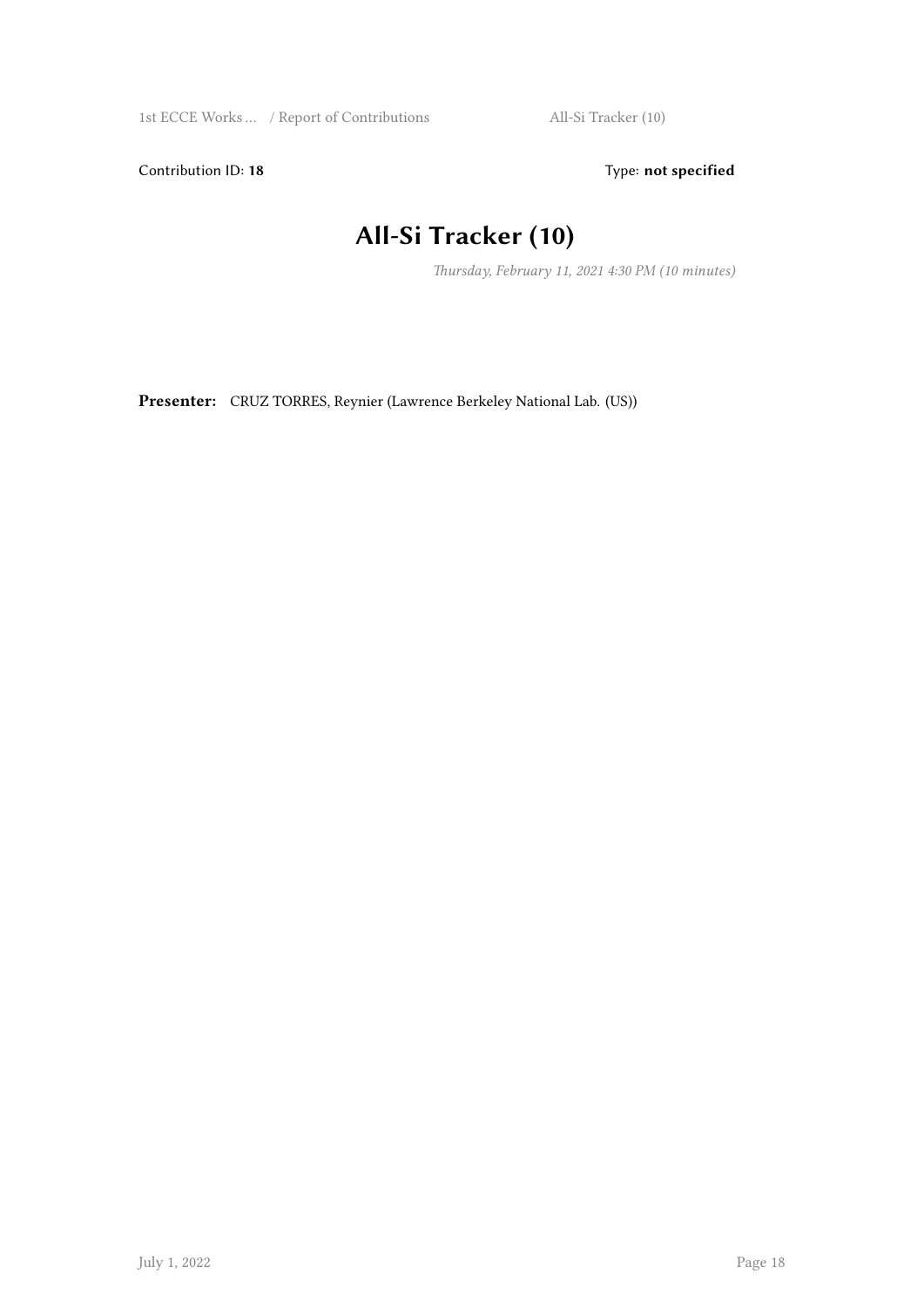Contribution ID: 19 Type: **not specified** 

#### **Charge Track Jet Reconstruction**

**Presenter:** TORALES ACOSTA, Fernando (Lawrence Berkeley National Lab. (US))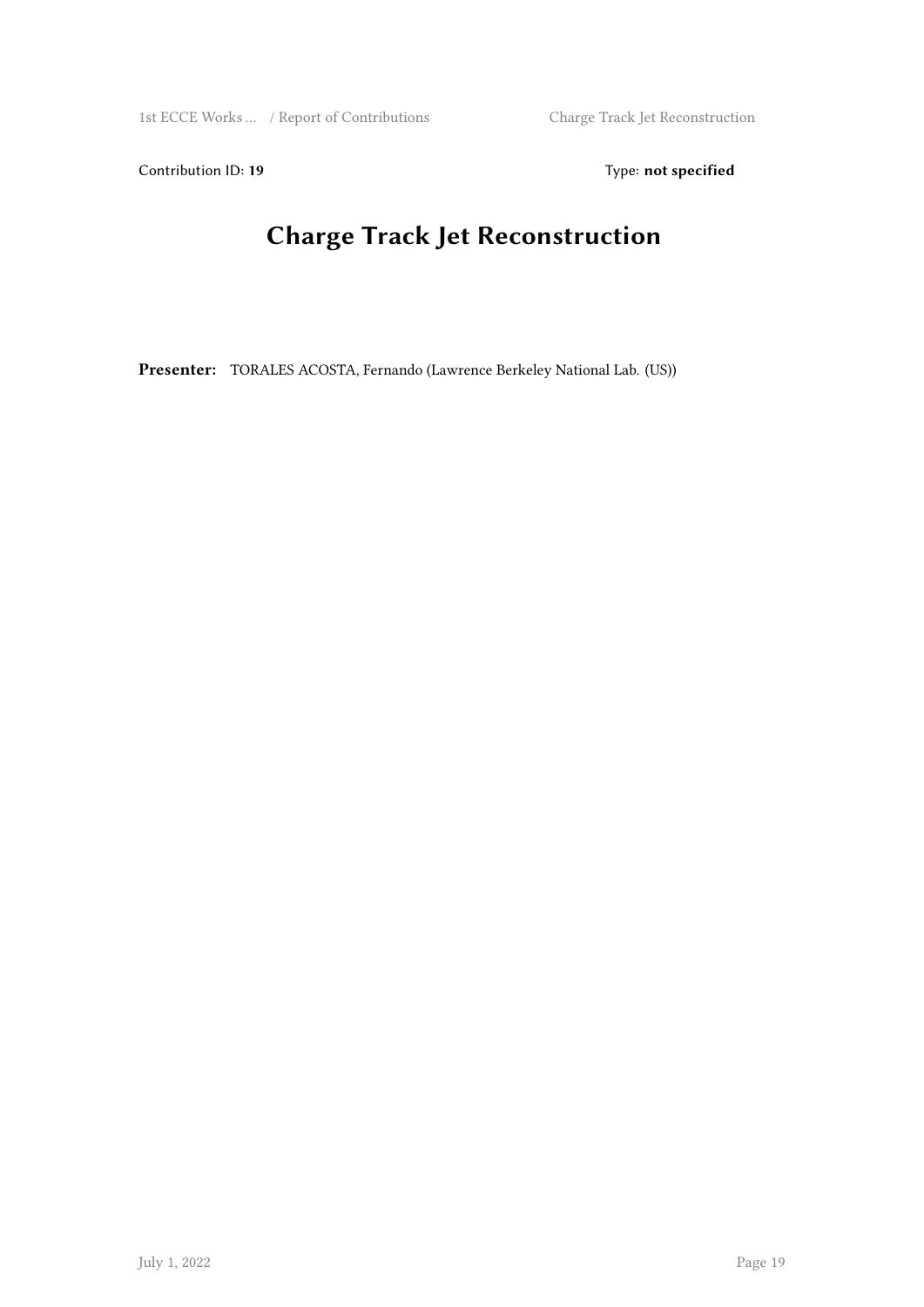Contribution ID: 20 Type: **not specified** 

#### **Discussion (35)**

*Thursday, February 11, 2021 5:25 PM (35 minutes)*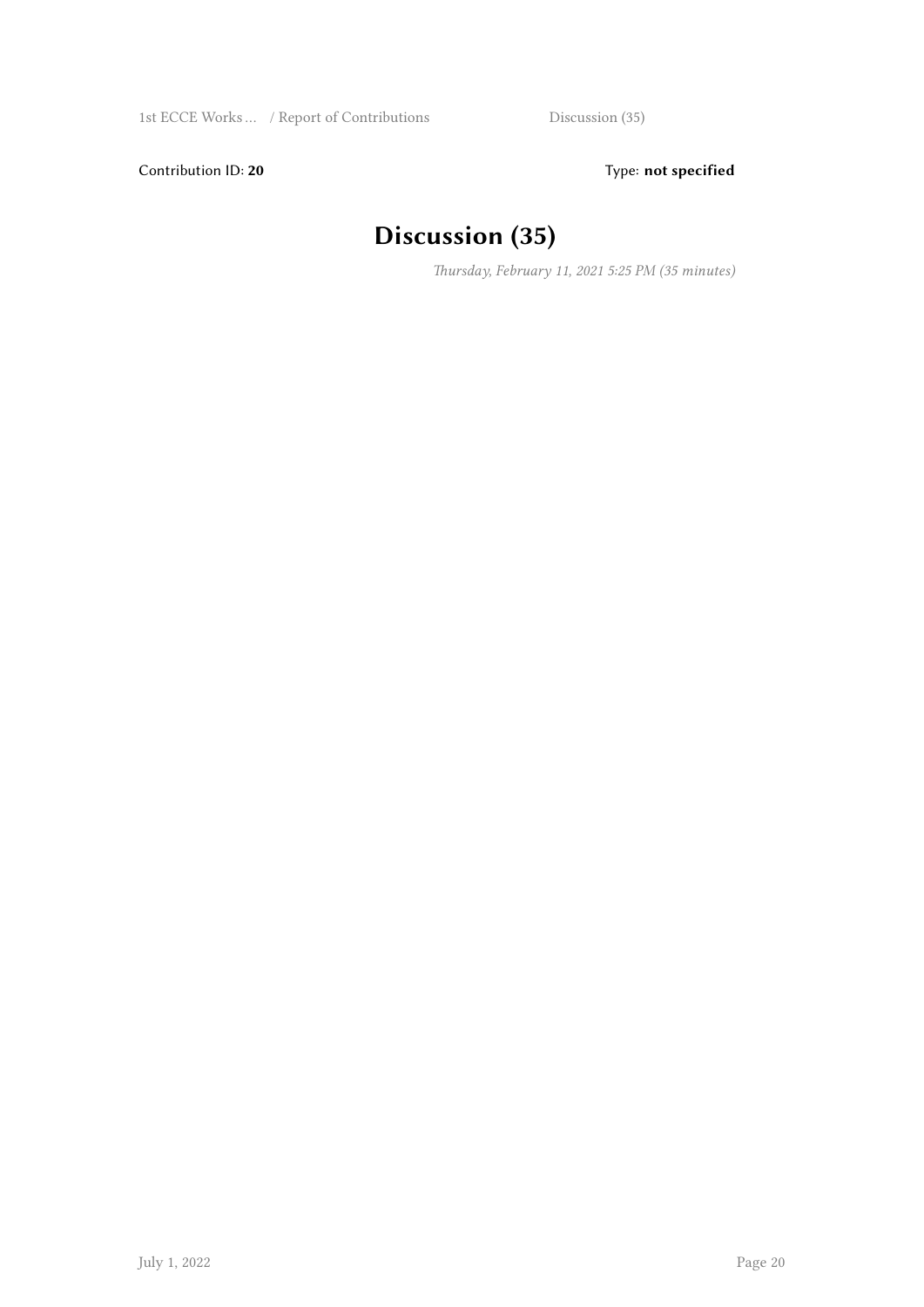Contribution ID: 21 Type: **not specified** 

#### **EIC Silicon Consortium (10)**

*Thursday, February 11, 2021 4:00 PM (10 minutes)*

**Presenters:** GONELLA, Laura (University of Birmingham (UK)); GREINER, Leo Clifford (Lawrence Berkeley National Lab. (US))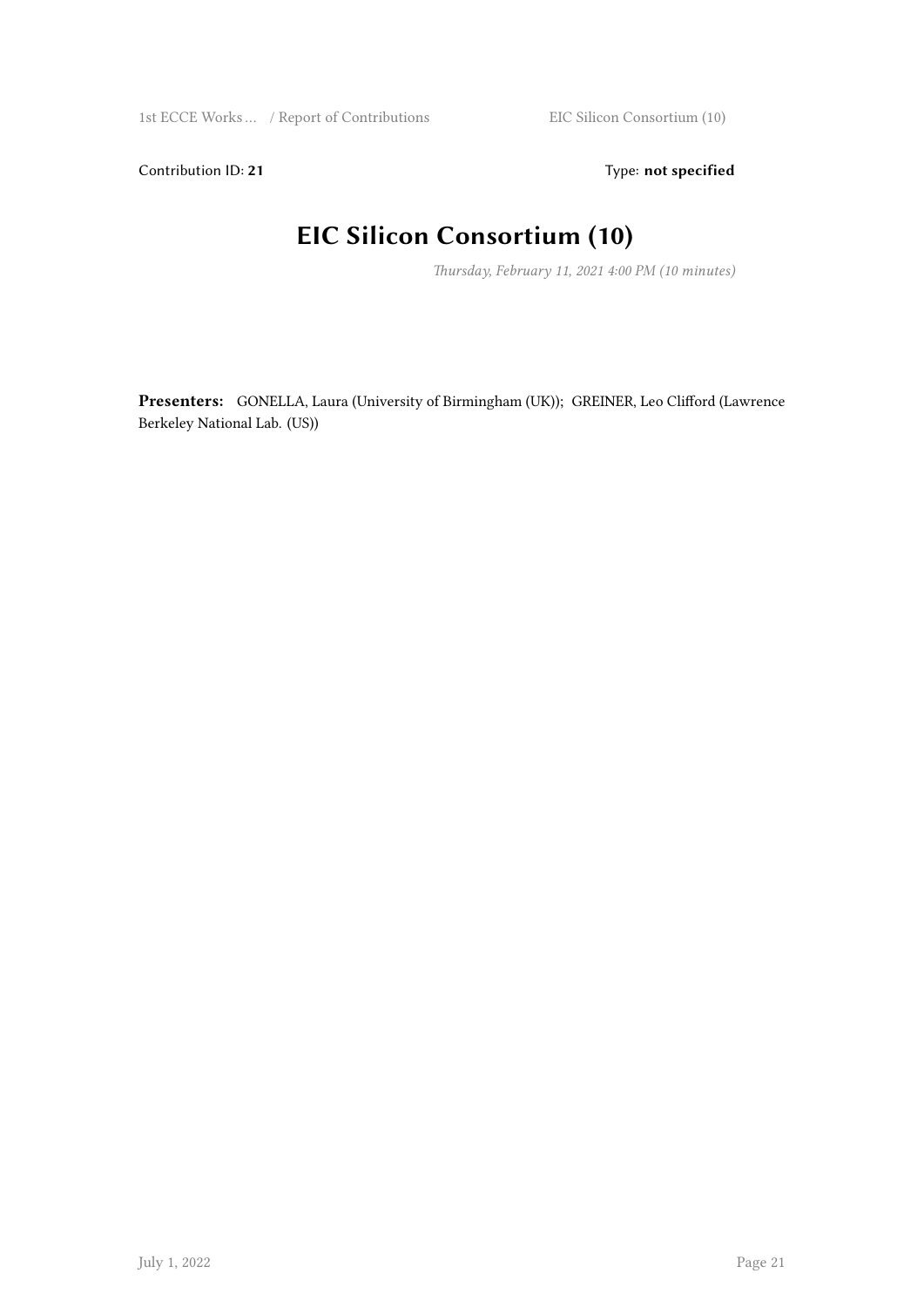Contribution ID: 22 Type: **not specified** 

#### **EIC LGAD Consortium (10)**

*Thursday, February 11, 2021 4:40 PM (10 minutes)*

Presenter: LI, Wei (Rice University (US))